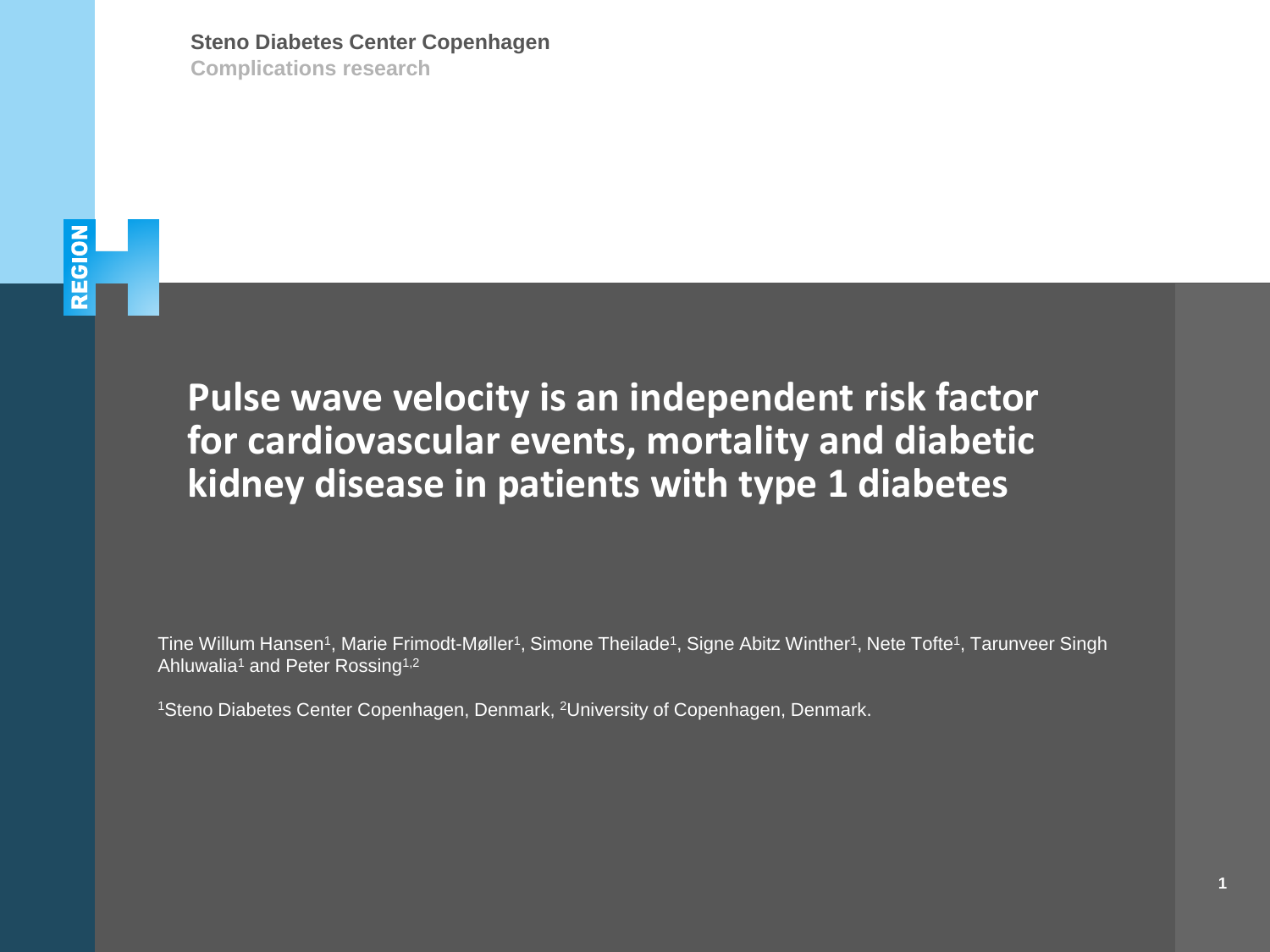## **Objective**

- The prognostic significance of carotid-femoral pulse wave velocity (cfPWV) - the gold standard measure of arterial stiffness - remains to be determined in patients with type 1 diabetes (T1D)
- We investigated the predictive value of cfPWV for development of cardiovascular events, mortality and decline in renal function in T1D

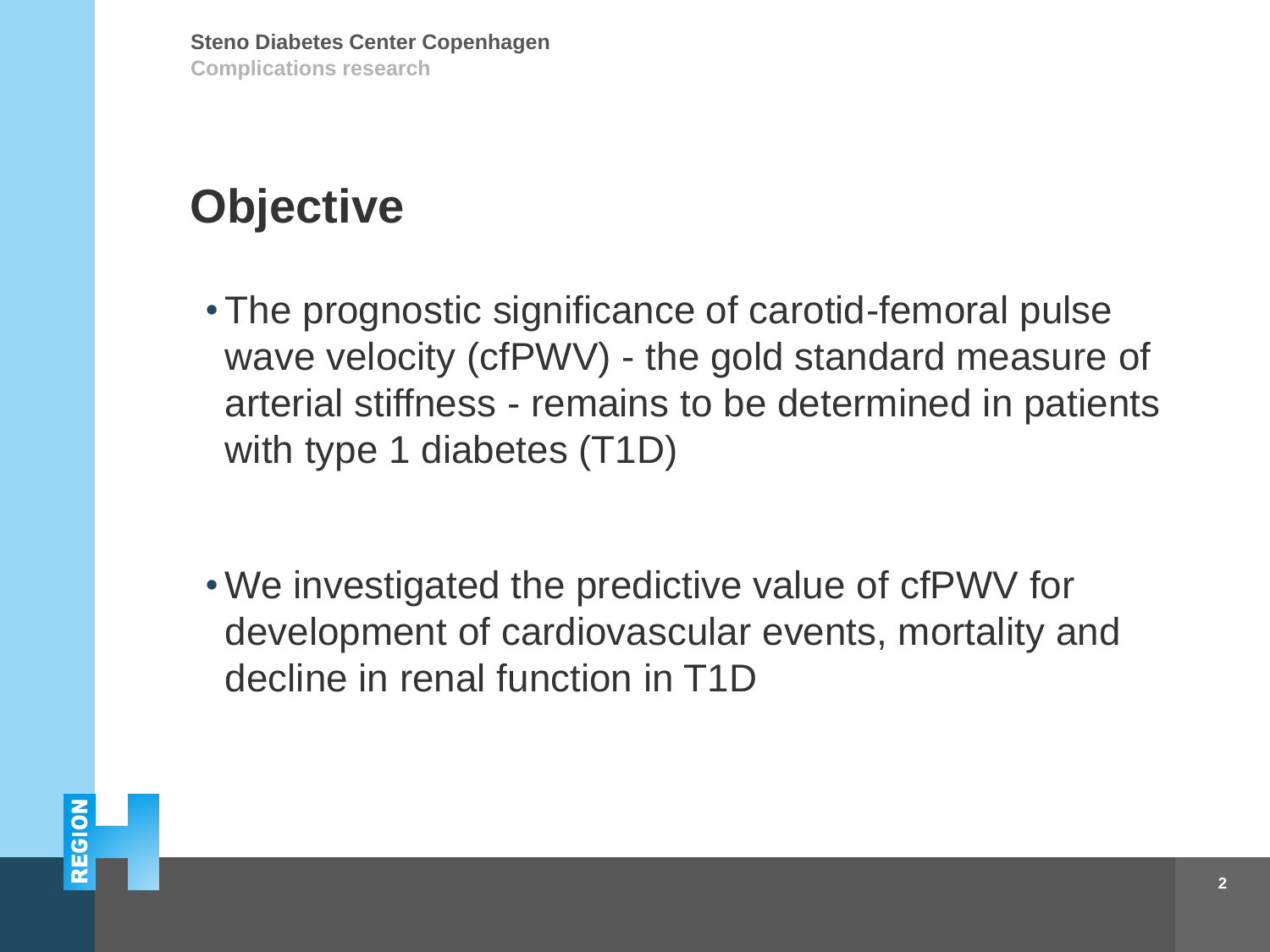## **Methods**

- Prospective study including 652 patients recruited at Steno Diabetes Center Copenhagen and stratified by levels of albuminuria (normo-, micro- and macroalbuminuria)
- Eligibility:
	- ➢ Type 1 DM
	- $\geq$  218 years of age
	- $\triangleright$  No ESRD and eGFR  $\geq$  15 ml/min/1.73m2
- cfPWV was measured at baseline using the SphygmoCor device





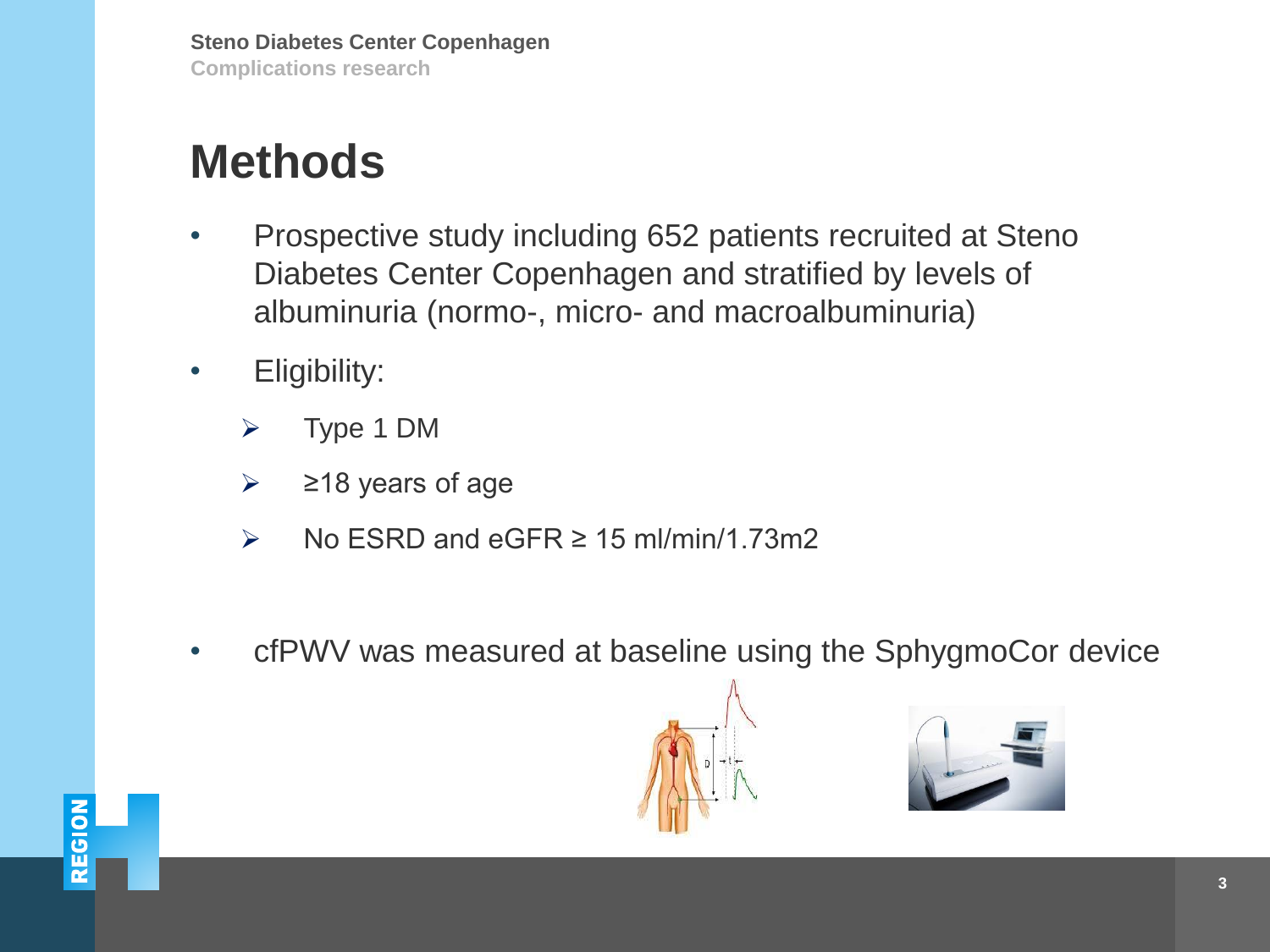## **Methods**

- Endpoints were traced through National Registers until 31st December 2016 and comprised:
	- ➢ Composite CVE (cardiovascular death, non-fatal myocardial infarction, non-fatal stroke and coronary or peripheral arterial interventions)
	- $\triangleright$  All-cause mortality
- Information regarding eGFR and UAER during follow up was obtained at outpatient visits and electronic laboratory records. The renal endpoints comprised:
	- ➢ Decline in eGFR >30%
	- ➢ Progression from normo- to micro/macroalbuminuria or from micro-to macroalbuminuria
	- ➢ Yearly changes in eGFR and UACR
- Median follow-up: 5.2-6.2 years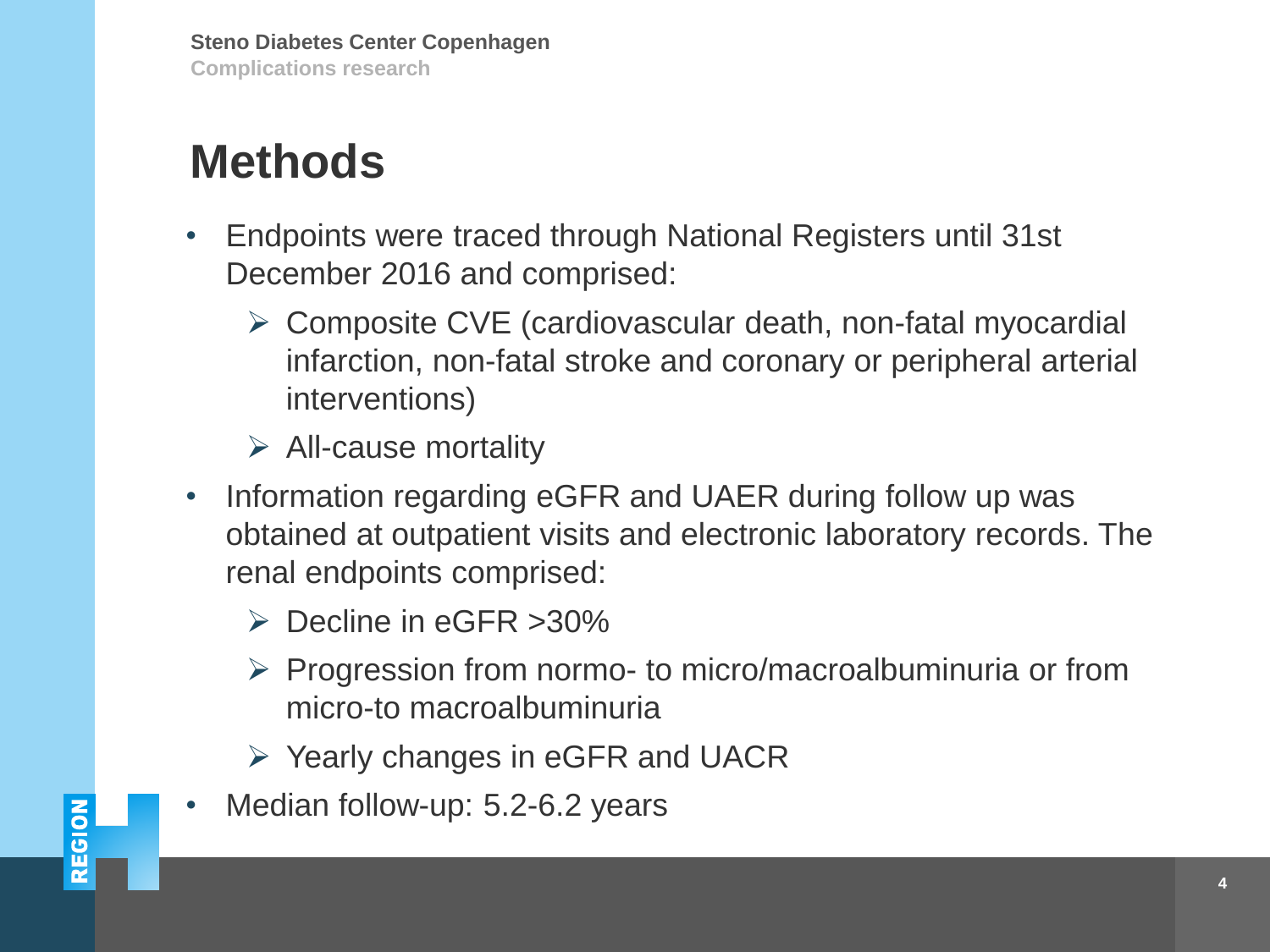#### **Baseline characteristics**

|                                      | <b>cfPWV</b> in quartiles |                 |                                                   |                 |         |  |
|--------------------------------------|---------------------------|-----------------|---------------------------------------------------|-----------------|---------|--|
|                                      | $< 7.9$ m/s               |                 | $\geq$ 7.9 $\leq$ 9.8 m/s $\geq$ 9.8 $<$ 12.4 m/s | $\geq$ 12.4 m/s |         |  |
| <b>Number</b>                        | 160                       | 168             | 158                                               | 166             |         |  |
| Male, %                              | 50                        | 54              | 53                                                | 65              | 0.036   |  |
| Age (years)                          | $43.0 \pm 12.3$           | $52.0 \pm 9.1$  | $58.3 \pm 8.8$                                    | $63.81 \pm 9.0$ | < 0.001 |  |
| <b>Diabetes duration (years)</b>     | $20.3 \pm 14.5$           | $30.3 \pm 12.6$ | $35.8 \pm 13.8$                                   | $44.1 \pm 11.8$ | < 0.001 |  |
| BMI (kg/m <sup>2</sup> )             | $25.1 \pm 9.2$            | $25.1 \pm 4.5$  | $25.2 \pm 4.0$                                    | $25.7 \pm 3.9$  | 0.34    |  |
| <b>Smokers,%</b>                     | 18                        | 25              | 26                                                | 16              | 0.18    |  |
| $HbA_{1c}$ (mmol/mol)                | $63 \pm 13$               | $65 \pm 12$     | $66 \pm 13$                                       | $63 \pm 11$     | 0.38    |  |
| UAER (mg/24-h)                       | $11(7-19)$                | $13(7-39)$      | $25(9-123)$                                       | 35 (12-129)     | < 0.001 |  |
| eGFR (ml/min/1.73m <sup>2</sup> )    | $96.5 \pm 22.6$           | $85.9 \pm 22.4$ | $75.6 \pm 24.9$                                   | $67.2 \pm 24.8$ | < 0.001 |  |
| <b>Mean arterial pressure (mmHg)</b> | $89 \pm 8$                | $93 \pm 10$     | $95 \pm 10$                                       | $98 \pm 11$     | < 0.001 |  |
| <b>LDL cholesterol (mmol/L)</b>      | $2.5 \pm 0.7$             | $2.5 \pm 0.8$   | $2.4 \pm 0.7$                                     | $2.5 \pm 0.8$   | 0.52    |  |

Data are %, mean  $\pm$  SD or geometric mean (IQR). P for trend across quartiles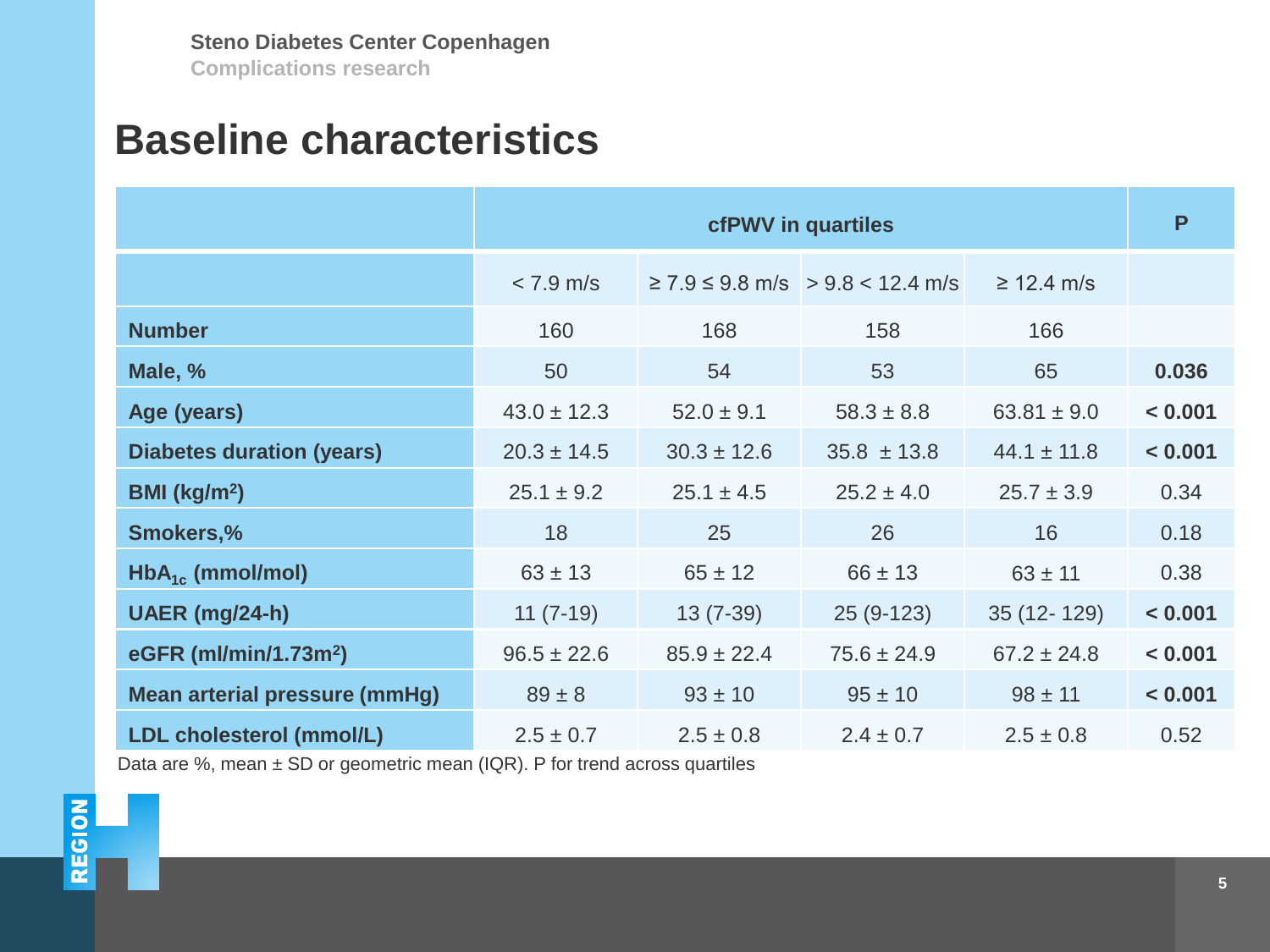#### **Results of Cox regression analyses**

|                   | <b>Composite CVE</b><br>$(n=81)$ |         | <b>All-cause mortality</b><br>$(n=48)$ |       | Decline in eGFR>30%<br>$(n=90)$                                       |         | <b>Progression in</b><br>albuminuria (n=34) |         |
|-------------------|----------------------------------|---------|----------------------------------------|-------|-----------------------------------------------------------------------|---------|---------------------------------------------|---------|
| <b>Model</b>      | HR (95% CI)                      | p       | HR (95% CI)                            | p     | HR (95% CI)                                                           | p       | HR (95% CI)                                 | р       |
| <b>Unadjusted</b> | $1.75(1.48-2.08)$                | < 0.001 |                                        |       | $1.97(1.58-2.45)$ <0.001 1.57 $(1.52-1.86)$ <0.001 1.19 $(1.10-1.29)$ |         |                                             | < 0.001 |
| <b>Adjusted</b>   | $1.31(1.01-1.70)$                | 0.045   | $1.39(1.03-1.89)$                      | 0.033 | $1.39(1.07-1.81)$                                                     | 0.015   | $1.09(0.96-1.22)$                           | 0.17    |
| $r$ IDI, %        | 1.4                              | 0.74    | 2.3                                    | 0.48  | 8.3                                                                   | < 0.001 | 8.8                                         | 0.49    |

Hazard ratios represent risk related to 1 SD increase in cfPWV (3.38 m/s) . Adjustment included sex, age, mean arterial pressure, LDL cholesterol, smoking, HbA1c, UACR and eGFR rIDI: relative integrated discrimination improvement.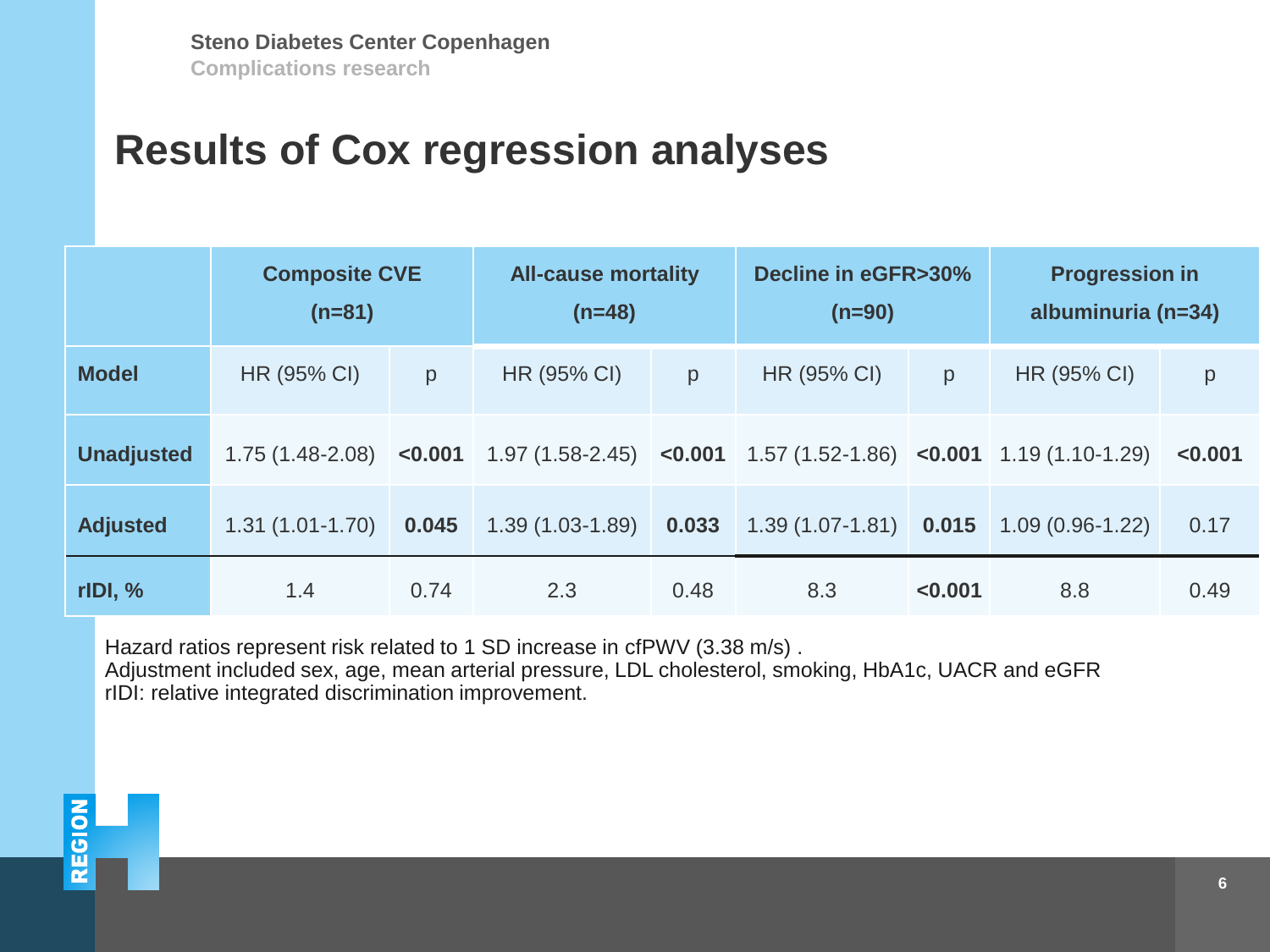#### **Association between cfPWV and yearly change in eGFR and UACR**

|                   | Yearly change in eGFR<br>$(n=492)$ |        | <b>Yearly change in UACR</b><br>$(n=489)$ |         |  |
|-------------------|------------------------------------|--------|-------------------------------------------|---------|--|
| <b>Model</b>      | $\beta$ (SE)                       | P      | $\beta$ (SE)                              | P       |  |
| <b>Unadjusted</b> | $-0.35(0.11)$                      | 0.0022 | 0.0037(0.009)                             | < 0.001 |  |
| <b>Adjusted</b>   | $-0.39(0.15)$                      | 0.0090 | 0.038(0.012)                              | 0.0019  |  |

The β estimates represent the effect 1 SD increase in cfPWV (3.38 m/s)

Adjustment included sex, age, mean arterial pressure, LDL cholesterol, smoking, HbA1c, UACR and eGFR at baseline

.